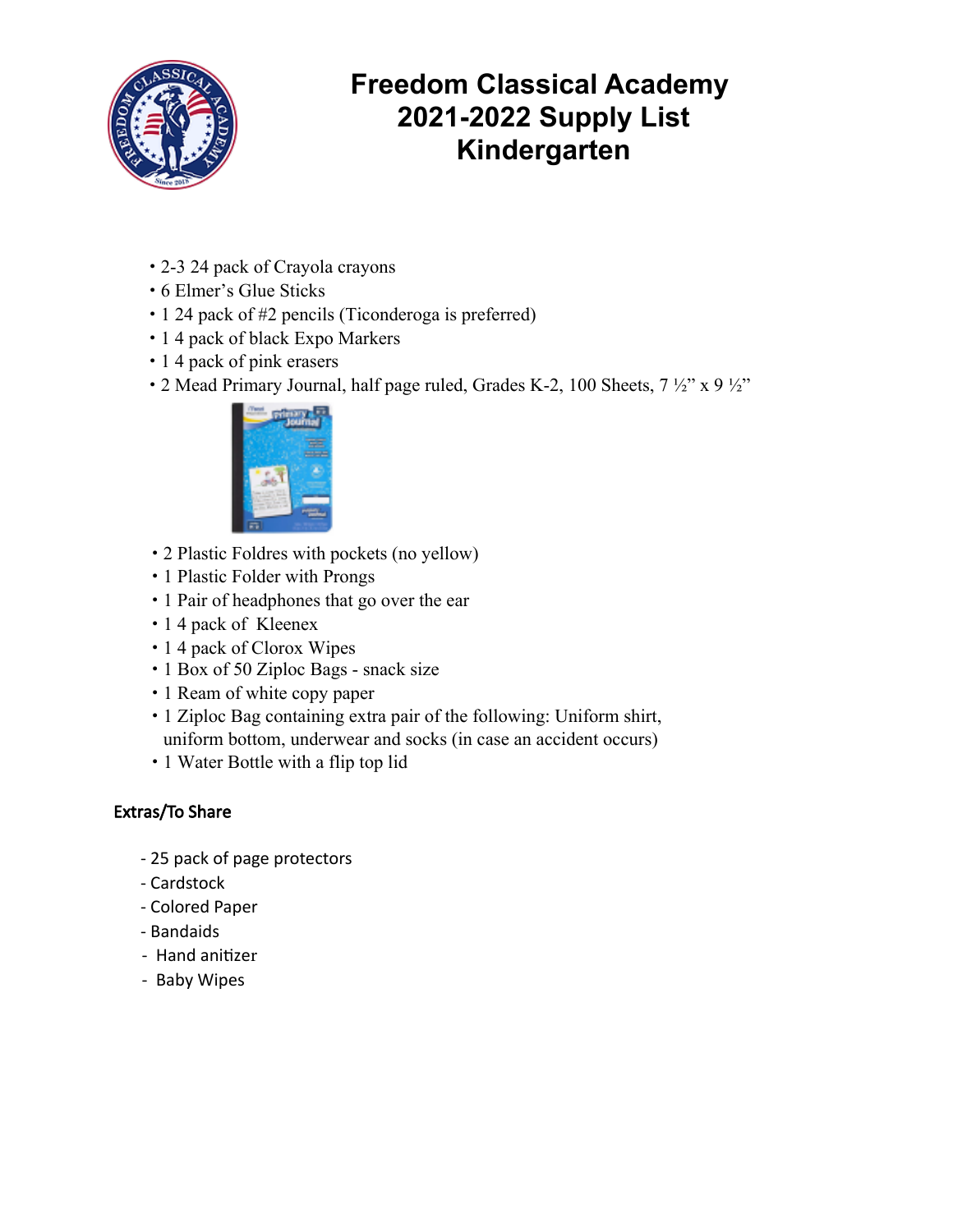

# **Freedom Classical Academy 2021-2022 Supply List First Grade**

- 1 4 pack of pink erasers
- 3 24 ct. boxes of pencils (no mechanical pencils)
- 6 Expo Dry Erase Markers
- 4 Glue Stickers
- 2 Clorox Wipes
- 1 Highlighter
- 2 Boxes of Kleenex

## Put NAMES on the following items:

- 3 Plastic Folders (blue, red, and green)
- 1 Pencil Box
- 1 Pair of Scissors
- 1 Rulers with inches and centimeters
- 1 Pair of headphones
- 1 Ziploc Bag containing extra pair of the following: Uniform shirt, uniform bottom,

underwear and socks (in case an accident occurs)

- 2 Boxes Crayola Crayons (24ct)
- 1 Box of Crayola Markers (8pk)
- 2 Primary Composition Books (without picture box)



#### Extras:

- -1 Bottle of hand sanitizer
- -Paper Towels
- -Gallon Ziploc Bags
- -Bandaids
- -Construction Paper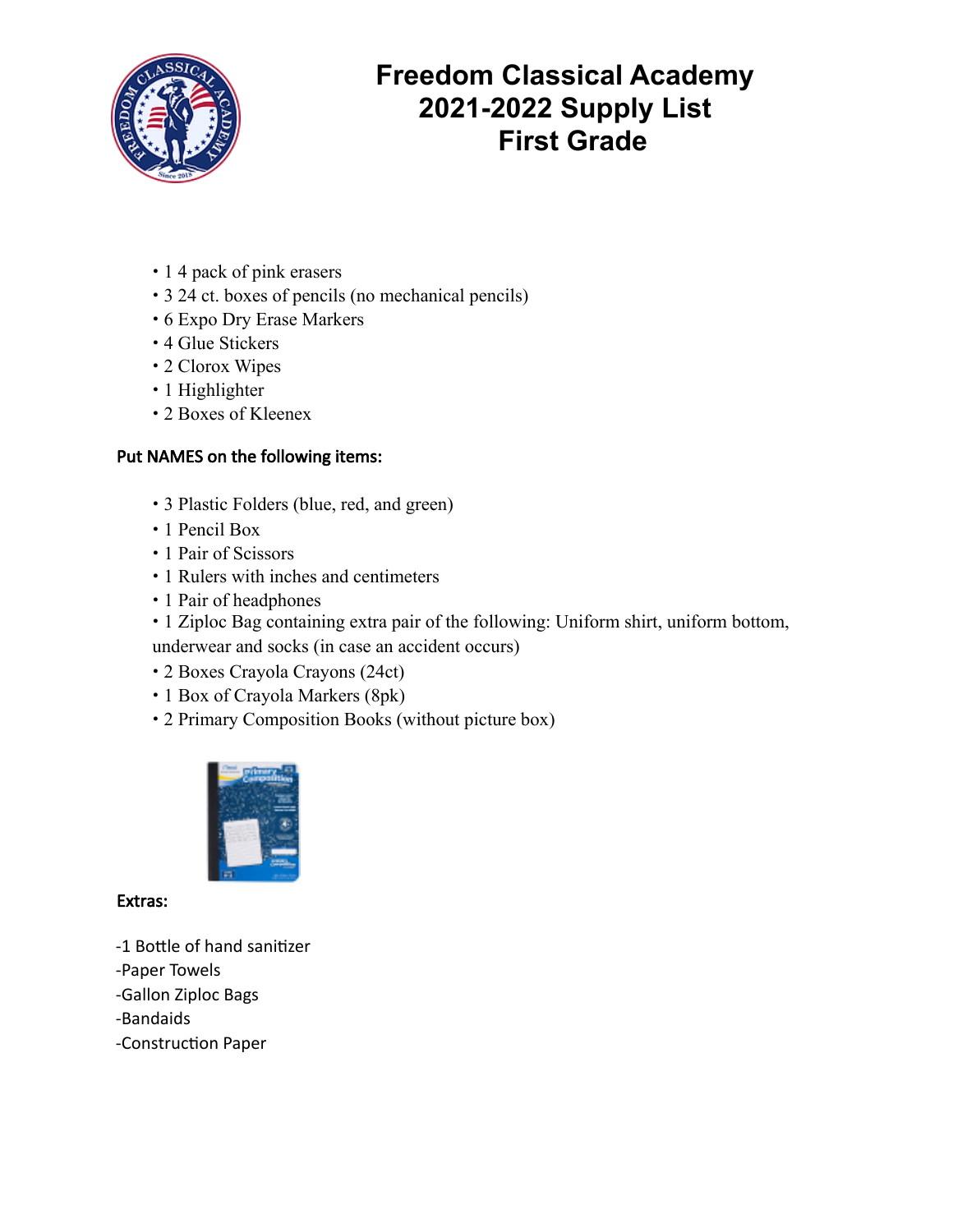

# **Freedom Classical Academy 2021-2022 Supply List Second Grade**

### For Student:

- 1 Backpack
- 2 Primary Composition books (no half page ones)



- 1 Pair of Headphones (over the ears) in a Ziplock Bag labeled with their name
- 3 Plastic folders (red, green, and blue)
- 1 Pencil Box (big enough to hold all supplies listed below)
- 1 Student Scissors
- 1 Elmer's Glue Stick (keep an extra at home to replenish during the year)
- 1 Black Pen (not erasable) (keep an extra at home to replenish during the year)
- 1 Red Pen (not erasable) (keep an extra at home to replenish during the year)
- 1 Pink eraser
- 1 Highlighter
- 1 Box Crayola Crayons (24) (keep an extra box at home to replenish during the year)
- 2 SHARPENED Pencils- no mechanical (keep extra at home to replenish during the year)
- Dollar Store multiplication and division flash cards

## To Share:

- 1 Box of tissues
- 1 Containers of Clorox Wipes
- 2 Expo Dry Erase Thin (fine tip) Markers BOYS
- 2 Expo Dry Erase Thick (regular) Markers GIRLS
- 1 Package of Gallon Ziplock Bags BOYS
- 1 Package Quart Ziplock Bags GIRLS

## Wish List for Teacher:

- 1 Package of Band-Aids
- 1 White Boards (small) student size
- 1 Package of Note Cards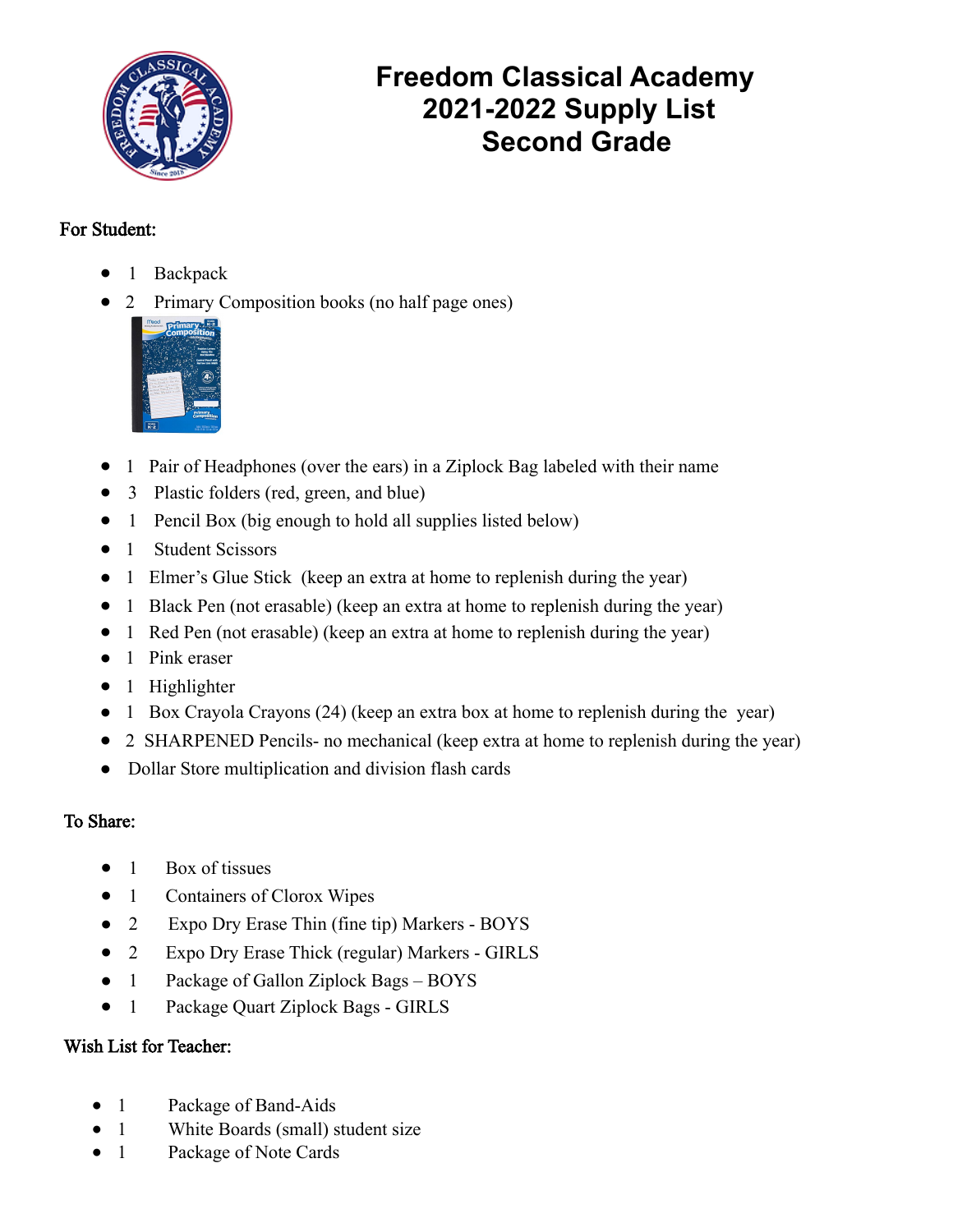

# **Freedom Classical Academy 2021-2022 Supply List Third Grade**

#### **For Student:**

- 1 Backpack
- 1 Student Scissors
- 1 Headphones and plastic bag
- 1 Pencil Box
- 1 Ruler with inches and centimeters
- 1 Box Colored Pencils
- 1 Box Crayola Markers
- 1 Box Crayola Crayons (12 ct)

#### **To Share:**

- 3 Wide-ruled composition notebooks
- 6 2 pocket folders: red, yellow, green, purple, blue and white
- 2 Packs of wide-ruled notebook paper
- 2 Pink Erasers
- 3 Glue Sticks
- 2 Highlighters
- 2 Red pens
- 2 Hand sanitizer wipes
- 3 Clorox Wipes
- 2 Rolls of paper towels

Expo Dry Erase Markers

Girls: 1 Box of Ziploc Bags (quart size) Boys: 1 Box of Ziploc Bags (sandwich size)

Please do not send Dollar Store or Rose Art crayons, markers, glue sticks or pencils.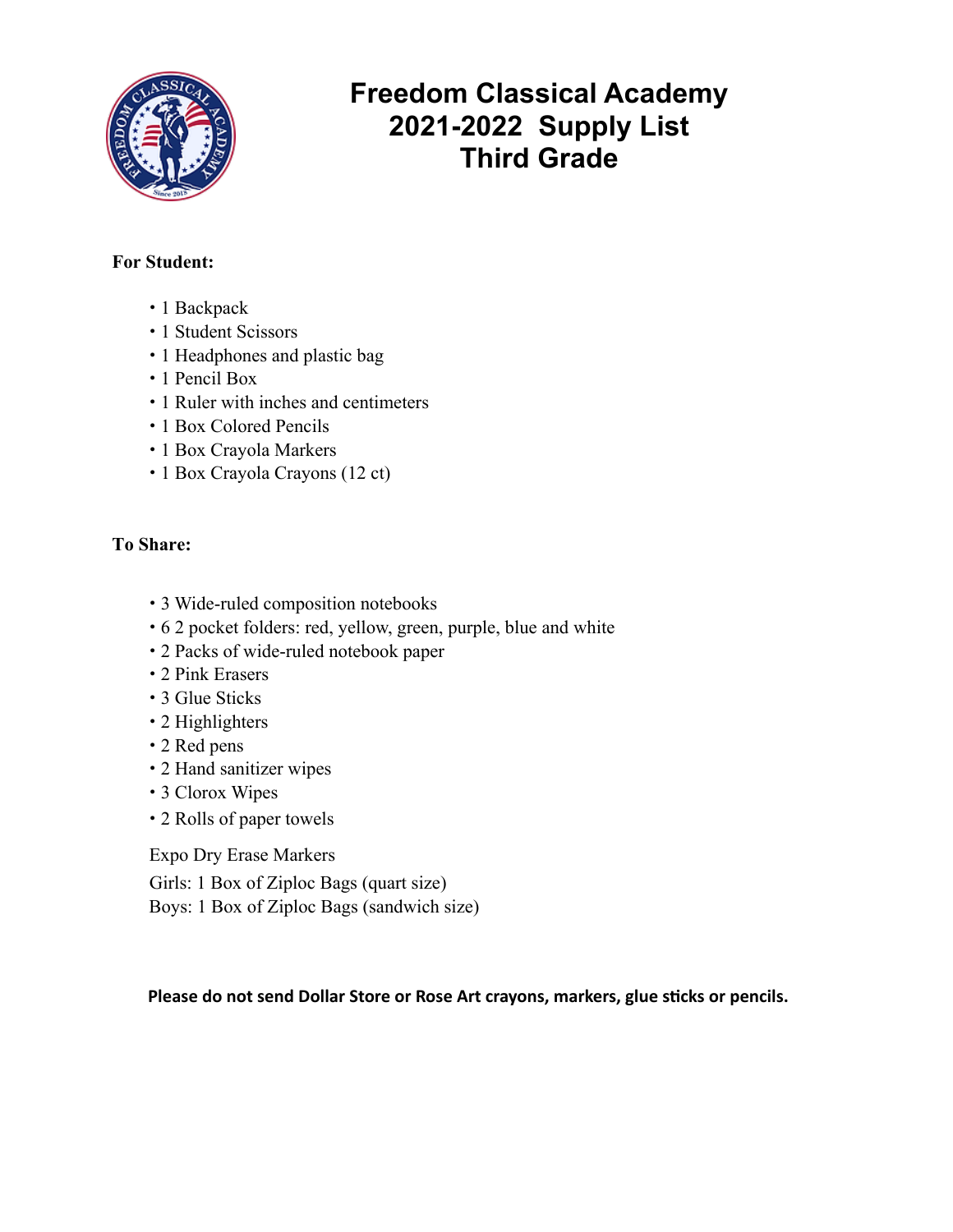

# **Freedom Classical Academy 2021-2022 Supply List Fourth Grade**

#### **Student Supplies:**

- 1 Backpack, no wheels
- 1 Refillable Water Bottle (plastic preferred-less noise)
- 1 Small pair of personal headphones for technology (be prepared to replace)
- 1 Two-Pocket PLASTIC folder for homework (any color)
- 1 Pencil Pouch (not a box)
- 5 Wide-rule Mead Composition notebooks (70 pages, please stay with the selected colors)
	- 1 Black
	- 1 Green
	- 2 Blue
	- 1 Red
- 1 Extra large or Jumbo Textbook cover (stretchy-for math book) any color
- 1 Box Crayola Colored Pencils (12 ct)
- 3 Dixon/Ticonderoga yellow pencils (12 ct packs)
- 1 Pack of pencil cap erasers

#### **Classroom Supplies:**

- 1 Roll of paper towels
- 3 Boxes of Kleenex
- 2 Packs of wide-ruled notebook paper
- 2 Containers of Clorox Wipes
- 2 Packs of Expo Markers (any color)
- 1 Ream of copy paper (500 sheets per ream)

#### **Not Allowed:**

Pencil boxes Personal pencil sharpeners Rulers **Staplers Scissors** Toys-including items for fidgeting, erasers that are puzzles, or other distra ctions Sharpie Markers Pokémon or Yu-Gi-Oh Cards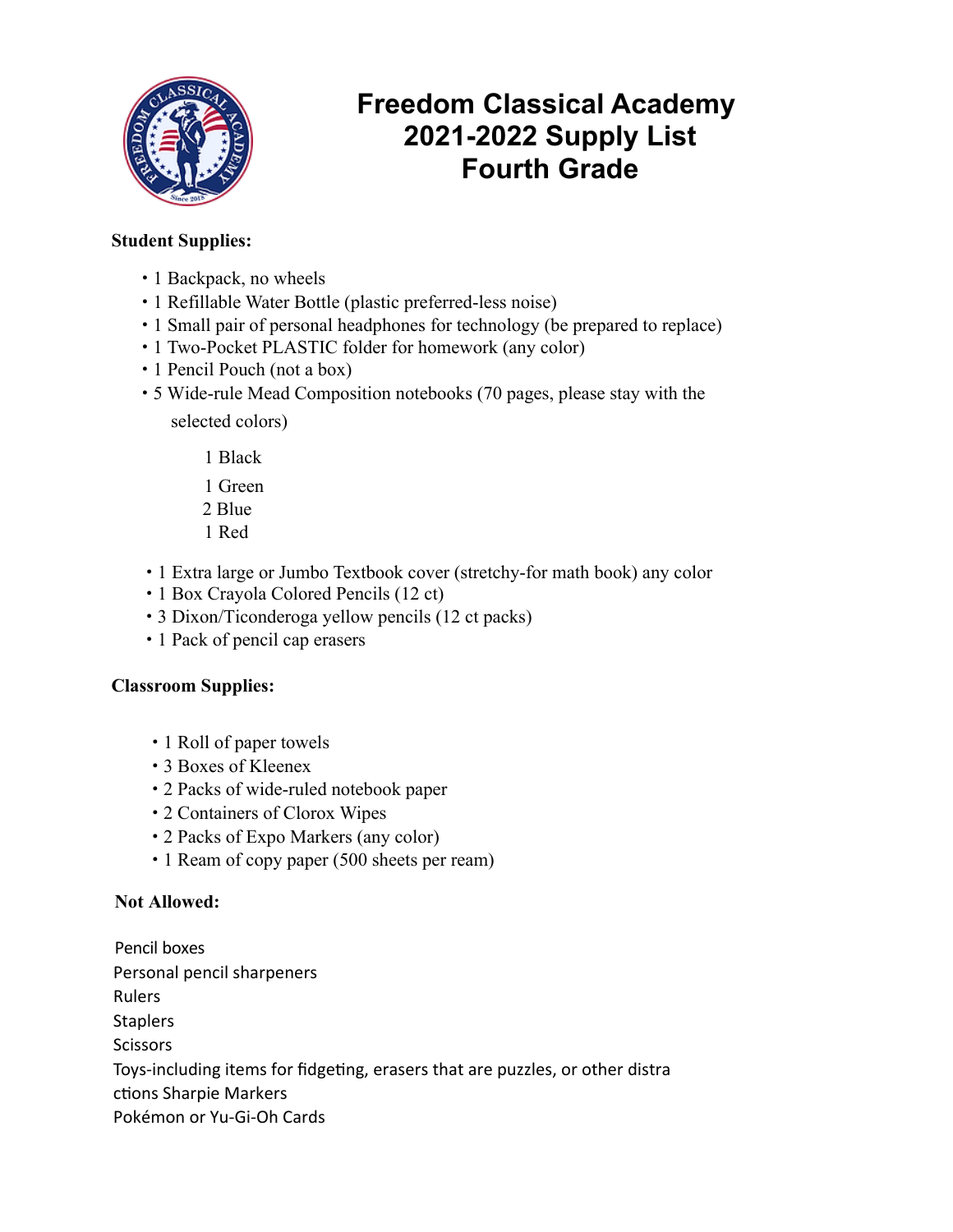

# **Freedom Classical Academy 2021-2022 Supply List Fifth Grade**

*\*Students are responsible for their own supplies throughout the year. Please make sure that they have enough periodically. Thank you.*

#### *Personal Supplies:*

- Backpack, no wheels
- 3-ring binder (1.5 inch)
- 3-ring binder (1 inch)
- 1 Binder Pencil pouch (w/ zipper)
- 3 Wide-ruled Composition notebooks (green, blue, and red)
- 1 Black Graph Paper Composition Notebook
- 1 large textbook cover (stretchy
- 1 box (10 ct) Crayola markers (fine tip) **or** 1 box (12 ct) colored pencils
- 1 package of highlighters (yellow, blue, pink, and green)
- 1 package of 72, pencils for the year (be prepared to replace)
- 1 pair of small student scissors with **name** written on them
- 8 Subject plastic pocket dividers (there are several options available through Amazon and Walmart)
- 1 -12 inch ruler (must have inches and cm on it)
- 1 -6 inch protractor
- 1 -math compass

#### *Need to supply throughout the year* (be prepared to replace)*:*

- 1 pack Expo Dry Erase Markers
- Blue and black pens (kept in pencil pouch)
- Another color pen to grade with (kept in pencil pouch)
- Pink erasers

#### *To share:*

- 1 Ream of Copy Paper (500 sheets)
- 1 pack Graph paper
- 1 pack of College Ruled Paper
- 1 Roll of paper towels
- 2 Containers of Clorox wipes
- 1 Package of Baby wipes
- 3 boxes of tissues
- 100 lined Index cards
- 3 packs College-ruled notebook paper (minimum of 100 sheets per package)
- 20 Sheet protectors (Available at Walmart for \$0.88)

#### *Do not send:*

- Pencil boxes
- Mechanical pencils
- Personal pencil sharpeners
- Sharpies
- **Staplers**
- Toys of an kind

Additional supplies may be needed for some of the science lessons. We are working as a team to keep the supplies to a minimum while ensuring the best science education possible.